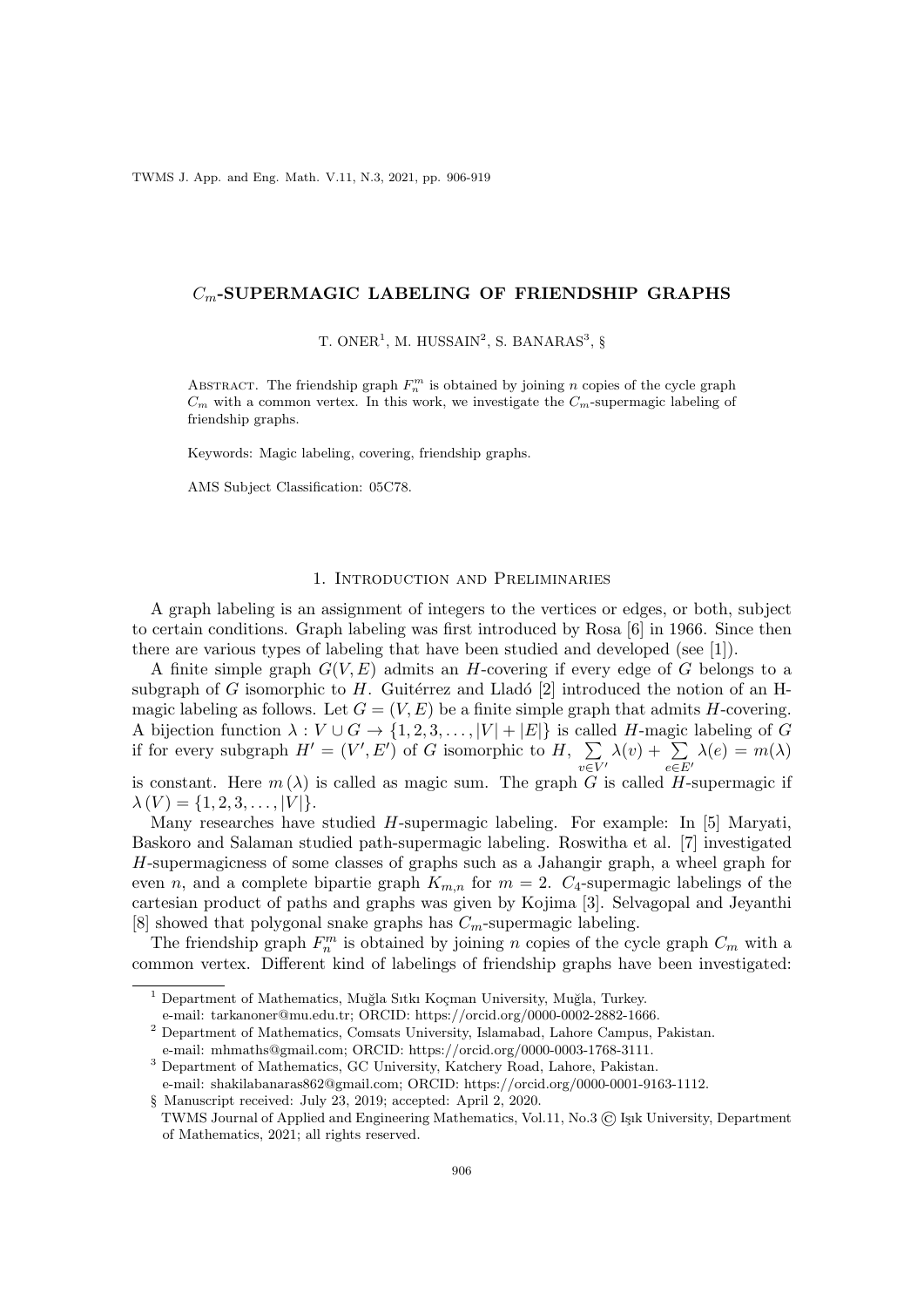T. ONER, M. HUSSAIN, S. BANARAS :  $C_M$ -SUPERMAGIC LABELING OF FRIENDSHIP GRAPHS 907

Shalini and Kumar [9] investigated friendship graphs with four types of labeling such that Harmonious, Cordial, distance antimagic labeling and sum labeling. Prime labeling of friendship graphs given by Meena and Vaithilingam [10]. Edge vertex prime labeling of friendship graphs studied by Parmar [11]. Harmonious labeling of certain graph including friendship graphs investigated by Tanna [12]. In [13], Prasanna and Suhakar gave algorithms to enumerate all non-isomorphic Vertex and Edge Magic Total Labeling on cycle graphs, wheels, Fan Graphs and Friendship graphs. Radhika1 and Selvi [14] showed that Friendship graph  $F_2^3$  is  $\theta$ - graceful. Daoud and A.N. Elsawy [15] proved that double fan graphs, quadrilateral friendship graphs, and butterfly graphs are edge even graceful. Llado and Moragas [4] studied some  $C_m$ -supermagic graphs including friendship graphs. In this work, we present different kind of  $C_m$ -supermagicness of friendship graphs.

# 2. Results

**Theorem 2.1.** The Friendship graph  $F_n^3$ ;  $n \geq 2$ , admits a  $C_3$ -supermagic labeling.

*Proof.*  $F_n^3$  has  $2n + 1$  vertices and  $3n$  edges. The vertices and edges of  $F_n^3$  are denoted as follows:

$$
V = \{v_c\} \cup \{v_{j \ i} : j = 1, 2, i = 1, ..., n\}
$$
  
\n
$$
E = \{e_{1 \ i} : e_{1 \ i} = v_c v_{1 \ i} : i = 1, ..., n\} \cup \{e_{2 \ i} : e_{2 \ i} = v_{1 \ i} v_{2 \ i} : i = 1, ..., n\}
$$
  
\n
$$
\cup \{e_{3 \ i} : e_{3 \ i} = v_{2 \ i} v_c : i = 1, ..., n\}
$$

where  $v_c$  is the common vertex.



To define a bijection  $\lambda: V \cup E \to \{1, 2, 3, ..., |V| + |E|\}$ , we need to investigate two cases. Case1: n is odd:

$$
\lambda (v_c) = 1,
$$
  
\n
$$
\lambda (v_1 i) = 1 + i, i = 1, 2, 3, ..., n,
$$
  
\n
$$
\lambda (v_2 i) = 2n + 2 - i, i = 1, 2, 3, ..., n,
$$
  
\n
$$
\lambda (e_{1 i}) = 2n + 1 + i, i = 1, 2, 3, ..., n,
$$
  
\n
$$
\lambda (e_{2 i}) = \begin{cases} 3n + \frac{n+1}{2} + i, i = 1, 2, 3, ..., \frac{n+1}{2} \\ 2n + \frac{n+1}{2} + i, i = \frac{n+1}{2} + 1, ..., n \end{cases}
$$
  
\n
$$
\lambda (e_{3 i}) = \begin{cases} 5n + 3 - 2i, i = 1, 2, 3, ..., \frac{n+1}{2} \\ 6n + 3 - 2i, i = \frac{n+1}{2} + 1, ..., n \end{cases}
$$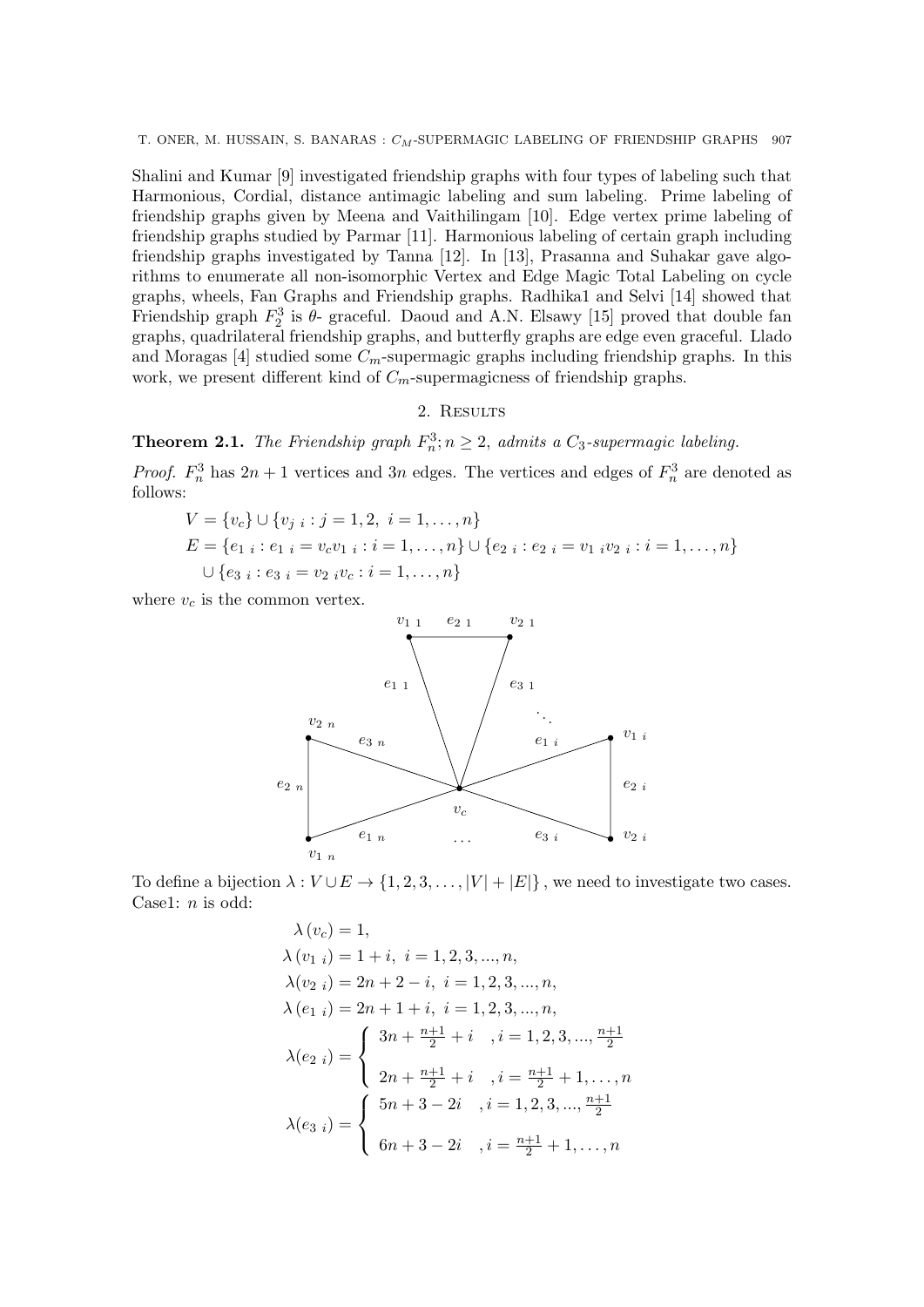Here, for all  $v \in V$ , we have  $\lambda(v) \in \{1, 2, 3, ..., 2n + 1\}$  and for any subgraph  $H' = (V', E')$ isomorphic to  $C_3$ , we have

$$
\sum_{v \in V'} \lambda(v) = \lambda(v_c) + \lambda(v_{1 i}) + \lambda(v_{2 i}) = 2n + 4
$$
  

$$
\sum_{e \in E'} \lambda(e) = \lambda(e_{1 i}) + \lambda(e_{2 i}) + \lambda(e_{3 i}) = 10n + \frac{n+1}{2} + 4
$$
  

$$
m(\lambda) = \sum_{v \in V'} \lambda(v) + \sum_{e \in E'} \lambda(e) = 12n + \frac{n+1}{2} + 8.
$$

Case2:  $n$  is even:

$$
\lambda(v_c) = n + 1 + \frac{n}{2},
$$
  
\n
$$
\lambda(v_{1 i}) = i, i = 1, 2, 3, ..., n,
$$
  
\n
$$
\lambda(v_{2 i}) = \begin{cases}\n2n + 2 - \frac{i+1}{2} , i = 1, 3, 5, ..., n-1 \\
n + 1 + \frac{n}{2} - \frac{i}{2} , i = 2, 4, 6, ..., n \\
\lambda(e_{1 i}) = \begin{cases}\n2n + 2 + \frac{n}{2} - \frac{i+1}{2} , i = 1, 3, 5, ..., n-1 \\
3n + 2 - \frac{i}{2} , i = 2, 4, 6, ..., n \\
\lambda(e_{2 i}) = 3n + 1 + i, i = 1, 2, 3, ..., n, \\
\lambda(e_{3 i}) = 5n + 2 - i, i = 1, 2, 3, ..., n,\n\end{cases}
$$

Similarly, for all  $v \in V$ , we have  $\lambda(v) \in \{1, 2, 3, ..., 2n + 1\}$  and for any subgraph  $H' =$  $(V', E')$  isomorphic to  $C_3$ , we have

$$
\sum_{v \in V'} \lambda(v) = \lambda(v_c) + \lambda(v_{1\ i}) + \lambda(v_{2\ i}) = \begin{cases} 3n + \frac{5}{2} + \frac{n}{2} + \frac{i}{2} & , i = 1, 3, 5, ..., n - 1 \\ 3n + 2 + \frac{i}{2} & , i = 2, 4, 6, ..., n \\ 3n + 2 + \frac{i}{2} & , i = 2, 4, 6, ..., n \end{cases}
$$

$$
\sum_{e \in E'} \lambda(e) = \lambda(e_{1\ i}) + \lambda(e_{2\ i}) + \lambda(e_{3\ i}) = \begin{cases} 10n + \frac{9}{2} + \frac{n}{2} - \frac{i}{2} & , i = 1, 3, 5, ..., n - 1 \\ 11n + 5 - \frac{i}{2} & , i = 2, 4, 6, ..., n \end{cases}
$$

$$
m(\lambda) = \sum_{v \in V'} \lambda(v) + \sum_{e \in E'} \lambda(e) = 14n + 7.
$$

Hence  $F_n^3$  admits a  $C_3$ -supermagic labeling.

**Theorem 2.2.** The Friendship graph of  $C_m$ ,  $F_n^m$ , admits a  $C_m$ -supermagic labeling.

*Proof.* The  $F_n^m$  has  $(m-1)n + 1$  vertices and mn edges. The vertices and edges of  $F_n^m$  are denoted as follows:

$$
V = \{v_c\} \cup \{v_{j \ i} : j = 1, 2, 3, \dots, m - 1 \ i = 1, \dots, n\}
$$
  
\n
$$
E = \{e_{1 \ i} : e_{1 \ i} = v_c v_{1 \ i} : i = 1, \dots, n\} \cup \{e_{j \ i} : e_{j \ i} = v_{j-1 \ i} v_{j \ i} : j = 2, 3, 4, \dots, m - 1 \ i = 1, \dots, n\}
$$
  
\n
$$
\cup \{e_{m \ i} : e_{m \ i} = v_{m-1 \ i} v_c : i = 1, \dots, n\}
$$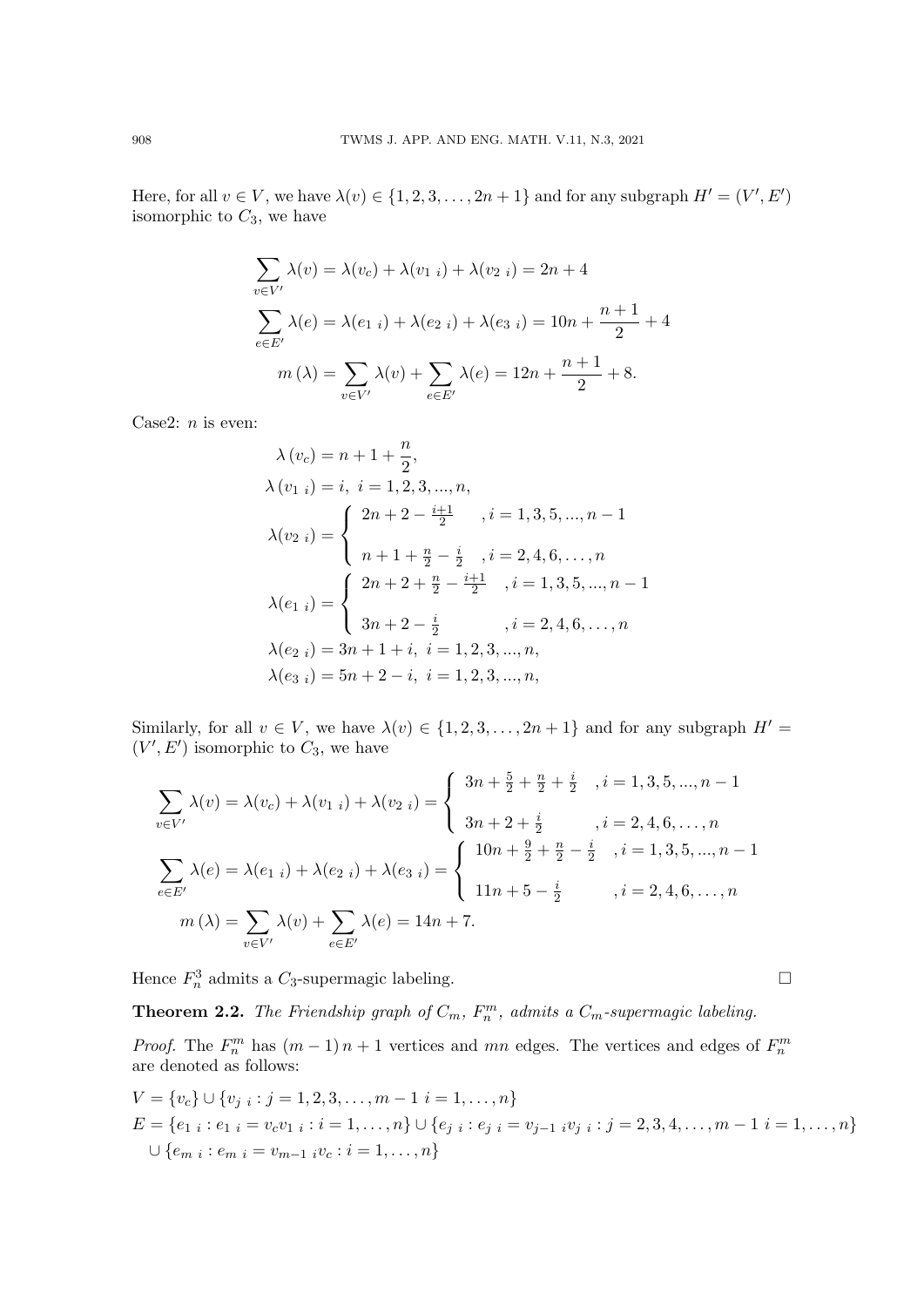T. ONER, M. HUSSAIN, S. BANARAS :  $C_M\text{-}\ensuremath{\mathrm{SUPERMAGIC}}$  LABELING OF FRIENDSHIP GRAPHS  $-909$ where  $v_c$  is the common vertex.



To define a bijection  $\lambda: V \cup E \to \{1, 2, 3, \ldots, |V| + |E|\}$ , we need to investigate 4 cases. Case1:  $m$  is even and  $n$  is odd:

$$
\lambda (v_{c}) = 1,
$$
  
\n
$$
\lambda (v_{1 i}) = 1 + i, i = 1, 2, 3, ..., n,
$$
  
\n
$$
\lambda (v_{2 i}) = \begin{cases}\nn + \frac{n+1}{2} + i, i = 1, 2, 3, ..., \frac{n+1}{2} \\
\frac{n+1}{2} + i, i = \frac{n+1}{2} + 1, ..., n\n\end{cases}
$$
  
\n
$$
\lambda (v_{3 i}) = \begin{cases}\n3n+3-2i, i = 1, 2, 3, ..., \frac{n+1}{2} \\
4n+3-2i, i = \frac{n+1}{2} + 1, ..., n\n\end{cases}
$$
  
\n
$$
\lambda (v_{j i}) = \begin{cases}\n1 + (j-1)n + i, j = 4, 6, 8, ..., m-2, i = 1, 2, 3, ..., n \\
2 + jn - i, j = 5, 7, 9, ..., m-1, i = 1, 2, 3, ..., n \\
(j = 1, 3, 5, ..., m-1, i = 1, 2, 3, ..., n) \\
(m - 1)n + 1 + (j - 1)n + i, j = 1, 3, 5, ..., m, i = 1, 2, 3, ..., n\n\end{cases}
$$

Here, for all  $v \in V$ , we have  $\lambda(v) \in \{1, 2, 3, ..., (m-1) n+1\}$  and for any subgraph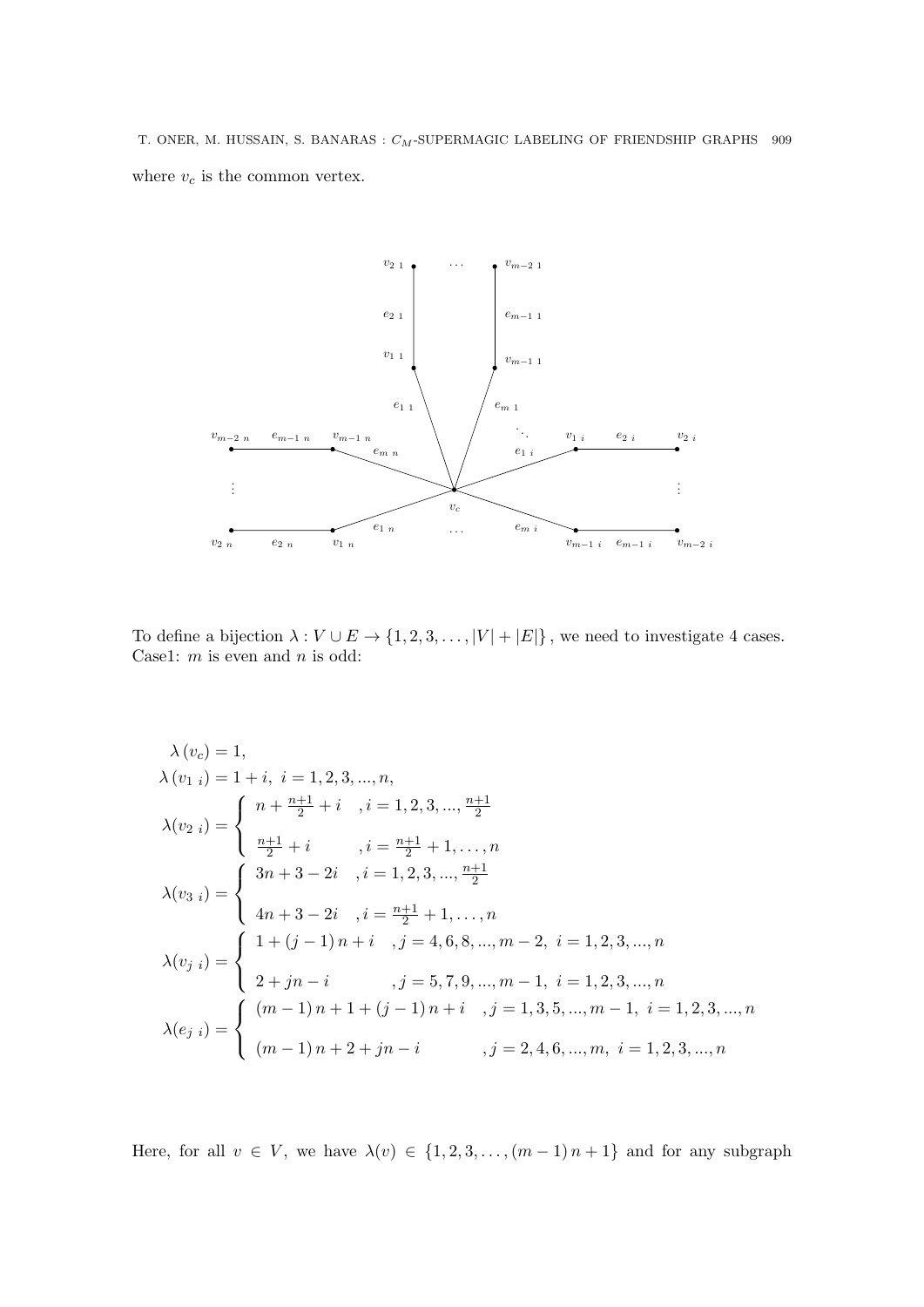$H' = (V', E')$  isomorphic to  $C_m$ , we have

$$
\sum_{v \in V'} \lambda(v) = \lambda(v_c) + \lambda(v_{1\ i}) + \lambda(v_{2\ i}) + \lambda(v_{3\ i}) + \sum_{j=4}^{m-1} \lambda(v_{j\ i})
$$
  
= (1) +  $\left(4n + 4 + \frac{n+1}{2}\right) + \frac{(m-4)}{2}(3-n) + n\left(\frac{(m-1)m}{2} - 6\right)$   
=  $\frac{3}{2}m + \frac{1}{2}n + \frac{1}{2}m^2n - mn - \frac{1}{2}$   

$$
\sum_{e \in E'} \lambda(e) = \frac{m}{2}(2(m-1)n + 3 - n) + n\frac{m(m+1)}{2}
$$
  

$$
m(\lambda) = \sum_{v \in V'} \lambda(v) + \sum_{e \in E'} \lambda(e) = 3m + \frac{1}{2}n + 2m^2n - 2mn - \frac{1}{2}.
$$

Case2:  $m$  is even and  $n$  is even:

$$
\lambda(v_c) = n + 1 + \frac{n}{2},
$$
  
\n
$$
\lambda(v_{1 i}) = i, i = 1, 2, 3, ..., n,
$$
  
\n
$$
\lambda(v_{2 i}) = \begin{cases}\n2n + 2 - \frac{i+1}{2} , i = 1, 3, 5, ..., n-1 \\
n + 1 + \frac{n}{2} - \frac{i}{2} , i = 2, 4, 6, ..., n \\
\lambda(v_{3 i}) = \begin{cases}\n2n + 2 + \frac{n}{2} - \frac{i+1}{2} , i = 1, 3, 5, ..., n-1 \\
3n + 2 - \frac{i}{2} , i = 2, 4, 6, ..., n\n\end{cases}
$$
  
\n
$$
\lambda(v_{j i}) = \begin{cases}\n1 + (j - 1)n + i , j = 4, 6, 8, ..., m - 2, i = 1, 2, 3, ..., n \\
2 + jn - i , j = 5, 7, 9, ..., m - 1, i = 1, 2, 3, ..., n \\
(n - 1)n + 1 + (j - 1)n + i , j = 1, 3, 5, ..., m - 1, i = 1, 2, 3, ..., n\n\end{cases}
$$
  
\n
$$
\lambda(e_{j i}) = \begin{cases}\n(m - 1)n + 1 + (j - 1)n + i , j = 1, 3, 5, ..., m - 1, i = 1, 2, 3, ..., n \\
(m - 1)n + 2 + jn - i , j = 2, 4, 6, ..., m, i = 1, 2, 3, ..., n\n\end{cases}
$$

For all  $v \in V$ , we have  $\lambda(v) \in \{1, 2, 3, \ldots, (m-1) n+1\}$  and for any subgraph  $H' =$  $(V', E')$  isomorphic to  $C_m$ , we have

$$
\sum_{v \in V'} \lambda(v) = \lambda(v_c) + \lambda(v_{1\ i}) + \lambda(v_{2\ i}) + \lambda(v_{3\ i}) + \sum_{j=4}^{m-1} \lambda(v_{j\ i})
$$
  
=  $\left(n + 1 + \frac{n}{2}\right) + \left(4n + 3 + \frac{n}{2}\right) + \frac{(m-4)}{2}(3-n) + n\left(\frac{(m-1)m}{2} - 6\right)$   
=  $\frac{3}{2}m + 2n + \frac{1}{2}m^2n - mn - 2$   

$$
\sum_{e \in E'} \lambda(e) = \frac{m}{2}(2(m-1)n + 3 - n) + n\frac{m(m+1)}{2}
$$
  

$$
m(\lambda) = \sum_{v \in V'} \lambda(v) + \sum_{e \in E'} \lambda(e) = 3m + 2n + 2m^2n - 2mn - 2.
$$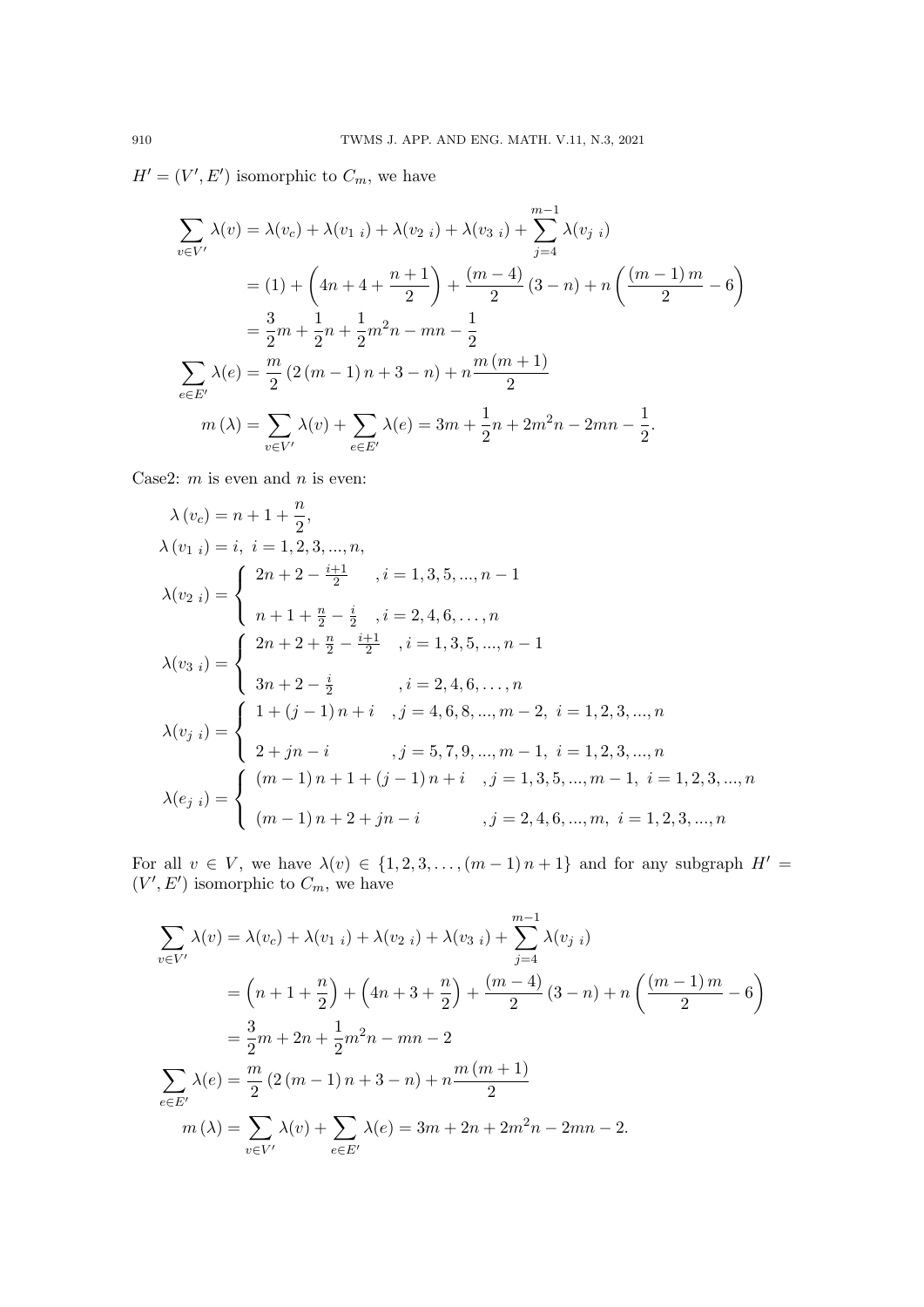# T. ONER, M. HUSSAIN, S. BANARAS :  $C_M\text{-}\ensuremath{\mathrm{SUPERMAGIC}}$  LABELING OF FRIENDSHIP GRAPHS  $\,$  911 Case3:  $m$  is odd and  $n$  is odd:

$$
\lambda(v_c) = 1,
$$
\n
$$
\lambda(v_j i) = \begin{cases}\n1 + (j - 1)n + i & , j = 1, 3, 5, ..., m - 2, i = 1, 2, 3, ..., n \\
2 + jn - i & , j = 2, 4, 6, ..., m - 1, i = 1, 2, 3, ..., n\n\end{cases}
$$
\n
$$
\lambda(e_{1 i}) = (m - 1)n + 1 + i, i = 1, 2, 3, ..., n
$$
\n
$$
\lambda(e_{2 i}) = \begin{cases}\n(m - 1)n + n + \frac{n+1}{2} + i & , i = 1, 2, 3, ..., \frac{n+1}{2} \\
(m - 1)n + \frac{n+1}{2} + i & , i = \frac{n+1}{2} + 1, ..., n\n\end{cases}
$$
\n
$$
\lambda(e_{3 i}) = \begin{cases}\n(m - 1)n + 3 + 3n - 2i & , i = 1, 2, 3, ..., \frac{n+1}{2} \\
(m - 1)n + 3 + 4n - 2i & , i = \frac{n+1}{2} + 1, ..., n \\
(m - 1)n + 1 + (j - 1)n + i & , j = 4, 6, 8, ..., m - 1, i = 1, 2, 3, ..., n\n\end{cases}
$$
\n
$$
\lambda(e_{j i}) = \begin{cases}\n(m - 1)n + 1 + (j - 1)n + i & , j = 4, 6, 8, ..., m - 1, i = 1, 2, 3, ..., n \\
(m - 1)n + 2 + jn - i & , j = 5, 7, 9, ..., m, i = 1, 2, 3, ..., n\n\end{cases}
$$

For all  $v \in V$ , we have  $\lambda(v) \in \{1, 2, 3, \ldots, (m-1) n+1\}$  and for any subgraph  $H' =$  $(V', E')$  isomorphic to  $C_m$ , we have

$$
\sum_{v \in V'} \lambda(v) = \lambda(v_c) + \sum_{j=2}^{m-1} \lambda(v_{j-i})
$$
  
= (1) +  $\frac{(m-1)}{2}$  (3 - n) + n $\frac{(m-1)m}{2}$   
=  $\frac{3}{2}m + \frac{1}{2}n + \frac{1}{2}m^2n - mn - \frac{1}{2}$   

$$
\sum_{e \in E'} \lambda(e) = \lambda(e_{1-i}) + \lambda(e_{2-i}) + \lambda(e_{3-i}) + \sum_{j=4}^{m} \lambda(e_{j-i})
$$
  
=  $4n + 3((m-1)n + 1) + \frac{n+1}{2} + 1 + \frac{m-3}{2}(2(m-1)n + 3 - n) + n\left(\frac{m(m+1)}{2} - 6\right)$   
=  $\frac{1}{2}m(3mn - 2n + 3)$   
 $m(\lambda) = \sum_{v \in V'} \lambda(v) + \sum_{e \in E'} \lambda(e) = 3m + 2n + 2m^2n - 2mn - 2.$ 

Case4:  $m$  is odd and  $n$  is even:

$$
\lambda(v_c) = n + 1 + \frac{n}{2},
$$
  
\n
$$
\lambda(v_{1 i}) = i, i = 1, 2, 3, ..., n,
$$
  
\n
$$
\lambda(v_{2 i}) = \begin{cases}\n2n + 2 - \frac{i+1}{2} & , i = 1, 3, 5, ..., n - 1 \\
n + 1 + \frac{n}{2} - \frac{i}{2} & , i = 2, 4, 6, ..., n \\
n + \frac{1}{2} - \frac{i}{2} & , i = 3, 5, 7, ..., m - 2, i = 1, 2, 3, ..., n\n\end{cases}
$$
  
\n
$$
\lambda(v_{j i}) = \begin{cases}\n1 + (j - 1) n + i & , j = 3, 5, 7, ..., m - 2, i = 1, 2, 3, ..., n \\
2 + jn - i & , j = 4, 6, 8, ..., m - 1, i = 1, 2, 3, ..., n\n\end{cases}
$$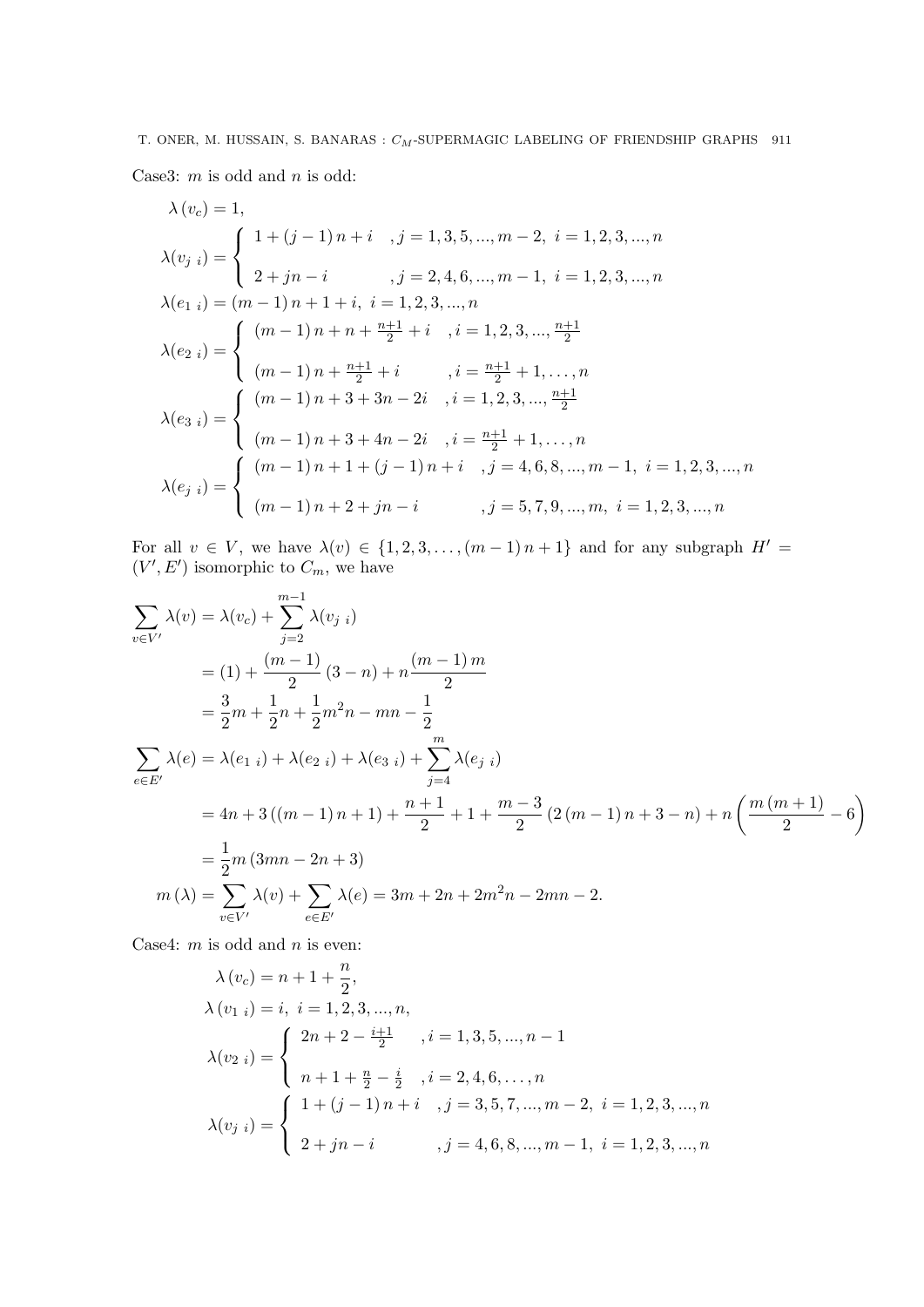912 TWMS J. APP. AND ENG. MATH. V.11, N.3, 2021

$$
\lambda(e_{1 i}) = \begin{cases}\n(m-1) n + 2 + \frac{n}{2} - \frac{i+1}{2} , i = 1, 3, 5, ..., n-1 \\
(m-1) n + 2 + n - \frac{i}{2} , i = 2, 4, 6, ..., n \\
(m-1) n + 1 + (j-2) n + i , j = 2, 4, 6, ..., m-1, i = 1, 2, 3, ..., n\n\end{cases}
$$
\n
$$
\lambda(e_{j i}) = \begin{cases}\nmn + 1 + (j-2) n + i , j = 2, 4, 6, ..., m-1, i = 1, 2, 3, ..., n \\
mn + 2 + (j-1) n - i , j = 3, 5, 7, ..., m, i = 1, 2, 3, ..., n\n\end{cases}
$$

For all  $v \in V$ , we have  $\lambda(v) \in \{1, 2, 3, \ldots, (m-1) n+1\}$  and for any subgraph  $H' =$  $(V', E')$  isomorphic to  $C_m$ , we have

$$
\sum_{v \in V'} \lambda(v) = \lambda(v_c) + \lambda(v_{1 i}) + \lambda(v_{2 i}) + \sum_{j=3}^{m-1} \lambda(v_{j i})
$$
  
= 
$$
\begin{cases} n+1 + \frac{n}{2} + i + 2n + 2 - \frac{i+1}{2} + \frac{(m-3)}{2}(3-n) + n\left(\frac{(m-1)m}{2} - 3\right) & , i = 1, 3, 5, ..., n-1 \\ n+1 + \frac{n}{2} + i + n + 1 + \frac{n}{2} - \frac{i}{2} + \frac{(m-3)}{2}(3-n) + n\left(\frac{(m-1)m}{2} - 3\right) & , i = 2, 4, 6, ..., n \end{cases}
$$
  

$$
\sum_{e \in E'} \lambda(e) = \lambda(e_{1 i}) + \sum_{j=2}^{m} \lambda(e_{j i})
$$
  
= 
$$
\begin{cases} (m-1)n + 2 + \frac{n}{2} - \frac{i+1}{2} + \frac{(m-1)}{2}(2mn + 3 - 3n) + n\left(\frac{(m+1)m}{2} - 1\right) & , i = 1, 3, 5, ..., n-1 \\ (m-1)n + 2 + n - \frac{i}{2} + \frac{(m-1)}{2}(2mn + 3 - 3n) + n\left(\frac{(m+1)m}{2} - 1\right) & , i = 2, 4, 6, ..., n \\ n(\lambda) = \sum_{v \in V'} \lambda(v) + \sum_{e \in E'} \lambda(e) = 3m + 2n + 2m^2n - 2mn - 2. \end{cases}
$$

Hence  $F_n^m$  admits a  $C_m$ -supermagic labeling.

**Theorem 2.3.** Isomorphic copies of Friendship graph  $kF_n^3$ ;  $n \geq 2$ ,  $k \geq 2$ , admits a  $C_3$ supermagic labeling.

*Proof.*  $kF_n^3$  has  $k(2n+1)$  vertices and  $3nk$  edges. The vertices and edges of  $kF_n^3$  are denoted as follows:

$$
V = \{v_c^s : s = 1, 2, 3, \dots, k\} \cup \{v_j^s : j = 1, 2, i = 1, \dots, n, s = 1, 2, 3, \dots, k\}
$$
  
\n
$$
E = \{e_{1 i}^s : e_{1 i}^s = v_c^s v_{1 i}^s : i = 1, \dots, n, s = 1, 2, 3, \dots, k\}
$$
  
\n
$$
\cup \{e_{2 i}^s : e_{2 i}^s = v_{1 i}^s v_{2 i}^s : i = 1, \dots, n, s = 1, 2, 3, \dots, k\}
$$
  
\n
$$
\cup \{e_{3 i}^s : e_{3 i}^s = v_{2 i}^s v_c^s : i = 1, \dots, n, s = 1, 2, 3, \dots, k\}
$$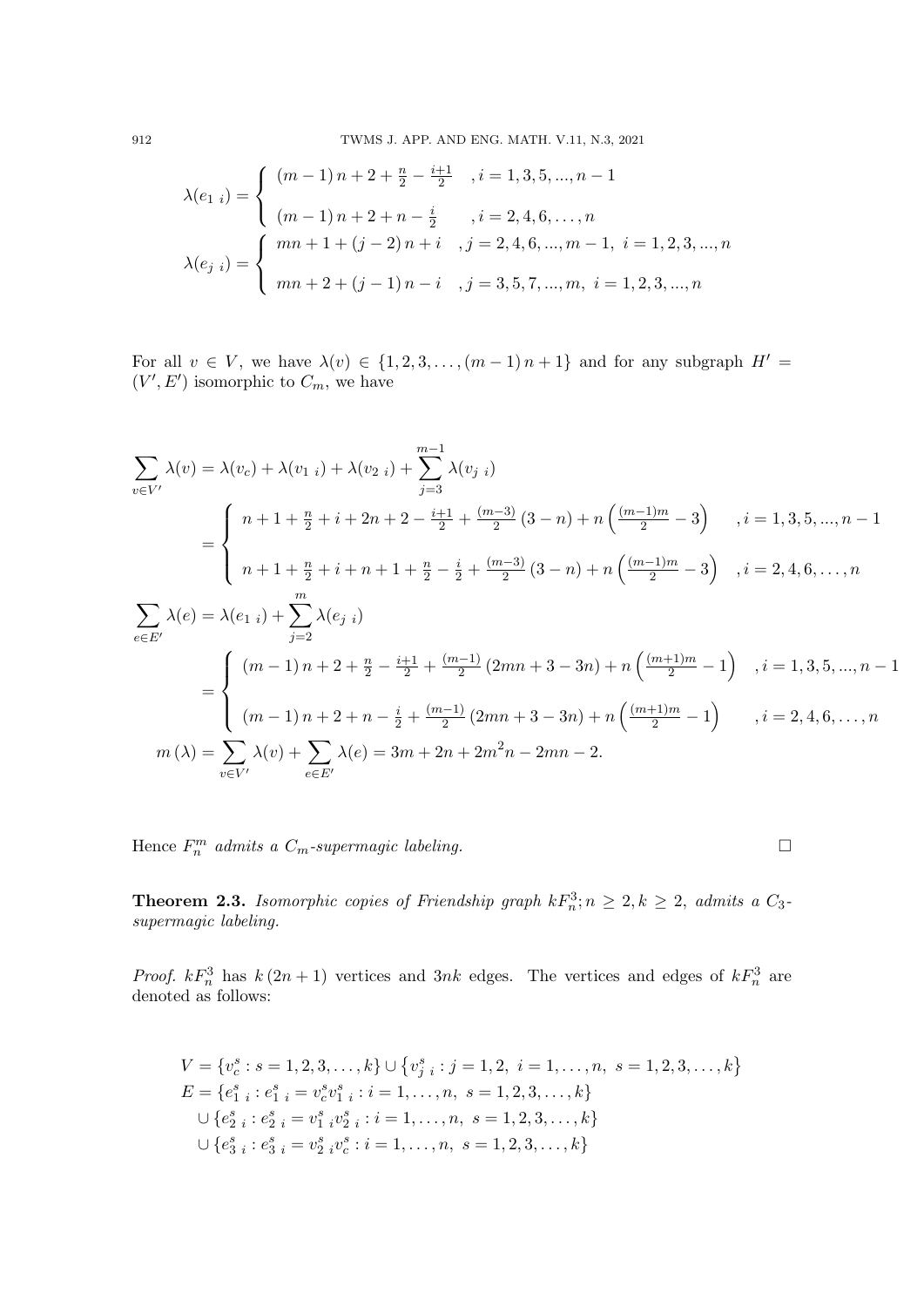T. ONER, M. HUSSAIN, S. BANARAS :  $C_M\text{-}\ensuremath{\mathrm{SUPERMAGIC}}$  LABELING OF FRIENDSHIP GRAPHS 913 where  $v_c^s$  are the common verteces.



To define a bijection  $\lambda: V \cup E \to \{1, 2, 3, ..., |V| + |E|\}$ , we need to investigate two cases. Case1:  $\boldsymbol{n}$  is odd:

$$
\lambda (v_c^s) = (n + 1) (k + 1 - s),
$$
  
\n
$$
\lambda (v_{1 i}^s) = (n + 1) (s - 1) + i, i = 1, 2, 3, ..., n
$$
  
\n
$$
\lambda (v_{2 i}^s) = \begin{cases}\n(2k - 1) n + k + \frac{n+1}{2} - 1 + i - (s - 1) n, i = 1, 2, 3, ..., \frac{n+1}{2} \\
(2k - 1) n + k + \frac{n+1}{2} - 1 + i - n - (s - 1) n, i = \frac{n+1}{2} + 1, ..., n\n\end{cases}
$$
  
\n
$$
\lambda (e_{1 i}^s) = \begin{cases}\n(2k - 1) n + k + 2n + 2 - 2i + (s - 1) n, i = 1, 2, 3, ..., \frac{n+1}{2} \\
(2k - 1) n + k + 2n + 2 - 2i + n + (s - 1) n, i = \frac{n+1}{2} + 1, ..., n\n\end{cases}
$$
  
\n
$$
\lambda (e_{2 i}^s) = k + 3kn + (s - 1) n + i, i = 1, 2, 3, ..., n
$$
  
\n
$$
\lambda (e_{3 i}^s) = k (2n + 1) + 3kn + 1 - (s - 1) n - i, i = 1, 2, 3, ..., n
$$

where  $s = 1, 2, 3, ..., k$ . Here, for all  $v \in V$ , we have  $\lambda(v) \in \{1, 2, 3, ..., k (2n + 1)\}\$  and for any subgraph  $H' = (V', E')$  isomorphic to  $C_3$ , we have

$$
\sum_{v \in V'} \lambda(v) = \lambda(v_c^s) + \lambda(v_{1\ i}^s) + \lambda(v_{2\ i}^s)
$$
  
= 
$$
\begin{cases} 2k + \frac{1}{2}n + 3kn - ns - \frac{1}{2} + 2i, \quad i = 1, 2, 3, ..., \frac{n+1}{2} \\ 2k - \frac{1}{2}n + 3kn - ns - \frac{1}{2} + 2i, \quad i = \frac{n+1}{2} + 1, ..., n \end{cases}
$$
  

$$
\sum_{e \in E'} \lambda(e) = \lambda(e_{1\ i}^s) + \lambda(e_{2\ i}^s) + \lambda(e_{3\ i}^s)
$$
  
= 
$$
\begin{cases} 3k + 10kn + ns + 3 - 2i, \quad i = 1, 2, 3, ..., \frac{n+1}{2} \\ 3k + n + 10kn + ns + 3 - 2i, \quad i = \frac{n+1}{2} + 1, ..., n \\ n(\lambda) = \sum_{v \in V'} \lambda(v) + \sum_{e \in E'} \lambda(e) = 5k + \frac{1}{2}n + 13kn + \frac{5}{2}. \end{cases}
$$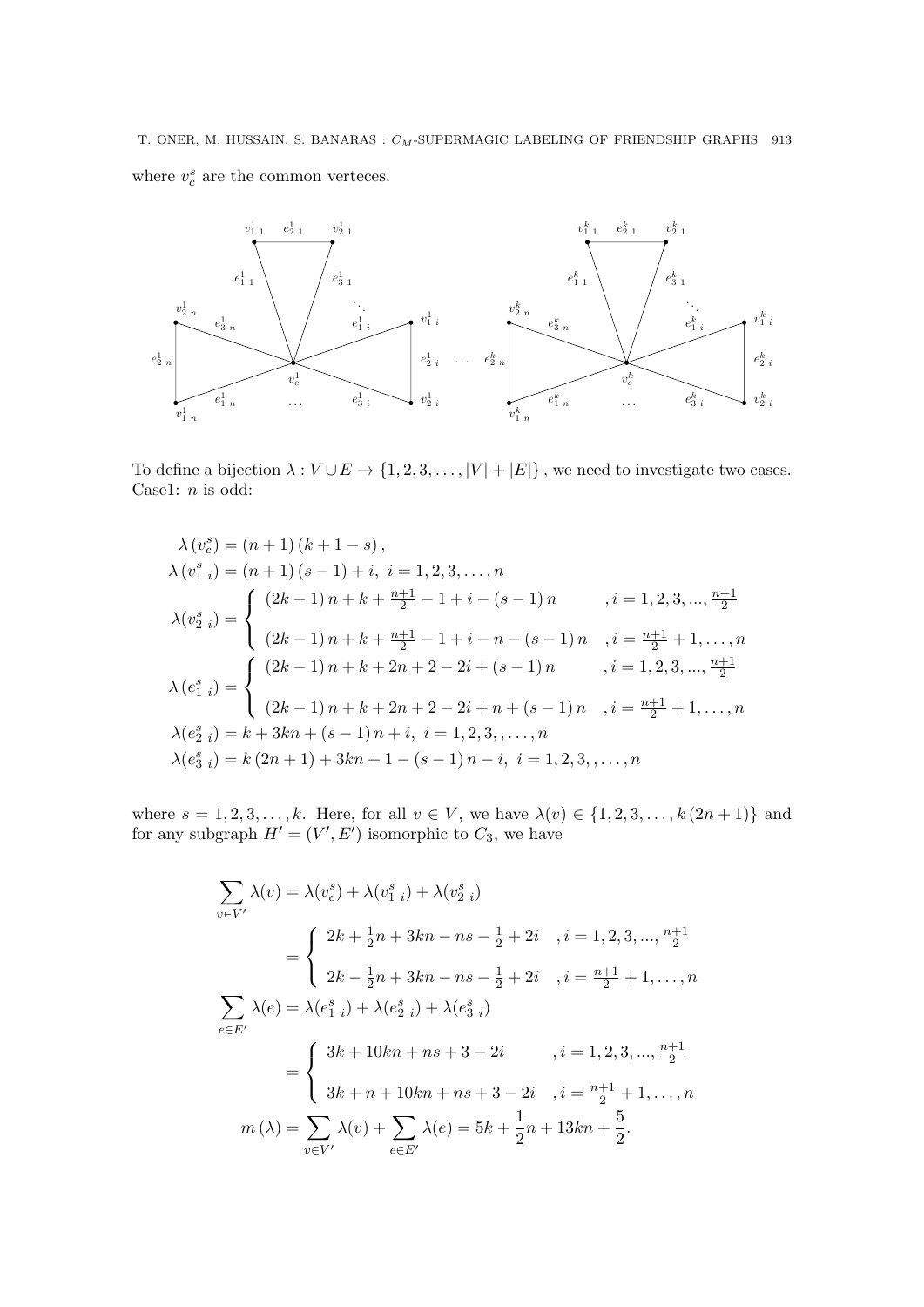Case2:  $n$  is even:

$$
\lambda (v_{c}^{s}) = kn + \frac{n}{2} + 1 + (n + 1) (k - s),
$$
\n
$$
\lambda (v_{1 i}^{s}) = (s - 1) n + i, \ i = 1, 2, 3, ..., n,
$$
\n
$$
\lambda (v_{2 i}^{s}) = \begin{cases}\nkn + \frac{n}{2} + 1 + (n + 1) (s - 1) + \frac{n}{2} + 1 - \frac{i + 1}{2} & , i = 1, 3, 5, ..., n - 1 \\
kn + \frac{n}{2} + 1 + (n + 1) (s - 1) - \frac{i}{2} & , i = 2, 4, 6, ..., n \\
\lambda (e_{1 i}^{s}) = \begin{cases}\nkn + \frac{n}{2} + 1 + (n + 1) (k - 1) + (k + 1 - s) n + 1 - \frac{i + 1}{2} & , i = 1, 3, 5, ..., n - 1 \\
kn + \frac{n}{2} + 1 + (n + 1) (k - 1) + (k + 1 - s) n + 1 + \frac{n}{2} - \frac{i}{2} & , i = 2, 4, 6, ..., n \\
\lambda (e_{3 i}^{s}) = k + 3kn + (s - 1) n + i, \ i = 1, 2, 3, ..., n,\n\lambda (e_{3 i}^{s}) = k (2n + 1) + 3kn + 1 - (s - 1) n - i, \ i = 1, 2, 3, ..., n,\n\end{cases}
$$

where  $s = 1, 2, 3, ..., k$ . Similarly, for all  $v \in V$ , we have  $\lambda(v) \in \{1, 2, 3, ..., k (2n + 1)\}\$ and for any subgraph  $H' = (V', E')$  isomorphic to  $C_3$ , we have

$$
\sum_{v \in V'} \lambda(v) = \lambda(v_c^s) + \lambda(v_{1\ i}^s) + \lambda(v_{2\ i}^s)
$$
  
= 
$$
\begin{cases} k - \frac{1}{2}n + 3kn + ns + \frac{3}{2} + \frac{1}{2}i, \quad i = 1, 3, 5, ..., n - 1 \\ k - n + 3kn + ns + 1 + \frac{1}{2}i, \quad i = 2, 4, 6, ..., n \end{cases}
$$
  

$$
\sum_{e \in E'} \lambda(e) = \lambda(e_{1\ i}^s) + \lambda(e_{2\ i}^s) + \lambda(e_{3\ i}^s)
$$
  
= 
$$
\begin{cases} 3k + \frac{1}{2}n + 11kn - ns + \frac{3}{2} - \frac{1}{2}i, \quad i = 1, 3, 5, ..., n - 1 \\ 3k + n + 11kn - ns + 2 - \frac{1}{2}i, \quad i = 2, 4, 6, ..., n \\ n(\lambda) = \sum_{v \in V'} \lambda(v) + \sum_{e \in E'} \lambda(e) = 4k + 14kn + 3. \end{cases}
$$

Hence  $kF_n^3$  admits a  $C_3$ -supermagic labeling.

**Theorem 2.4.** k isomorphic copies of Friendship graph of  $C_m$ ,  $kF_n^m$ ;  $m \geq 4$ ,  $n \geq 2$ , admits a  $C_m$ -supermagic labeling.

*Proof.*  $kF_n^m$  has  $k((m-1)n+1)$  vertices and  $kmn$  edges. The vertices and edges of  $kF_n^m$ are denoted as follows:

$$
V = \{v_c^s : s = 1, 2, 3, \dots, k\} \cup \{v_j^s : j = 1, 2, 3, \dots, m - 1, i = 1, \dots, n, s = 1, 2, 3, \dots, k\}
$$
  
\n
$$
E = \{e_{1 i}^s : e_{1 i}^s = v_c^s v_{1 i}^s : i = 1, \dots, n, s = 1, 2, 3, \dots, k\}
$$
  
\n
$$
\cup \{e_{j i}^s : e_{j i}^s = v_{j-1 i}^s v_{j i}^s : j = 2, 3, \dots, m - 1, i = 1, \dots, n, s = 1, 2, 3, \dots, k\}
$$
  
\n
$$
\cup \{e_{m i}^s : e_{m i}^s = v_{m-1 i}^s v_c^s : i = 1, \dots, n, s = 1, 2, 3, \dots, k\}
$$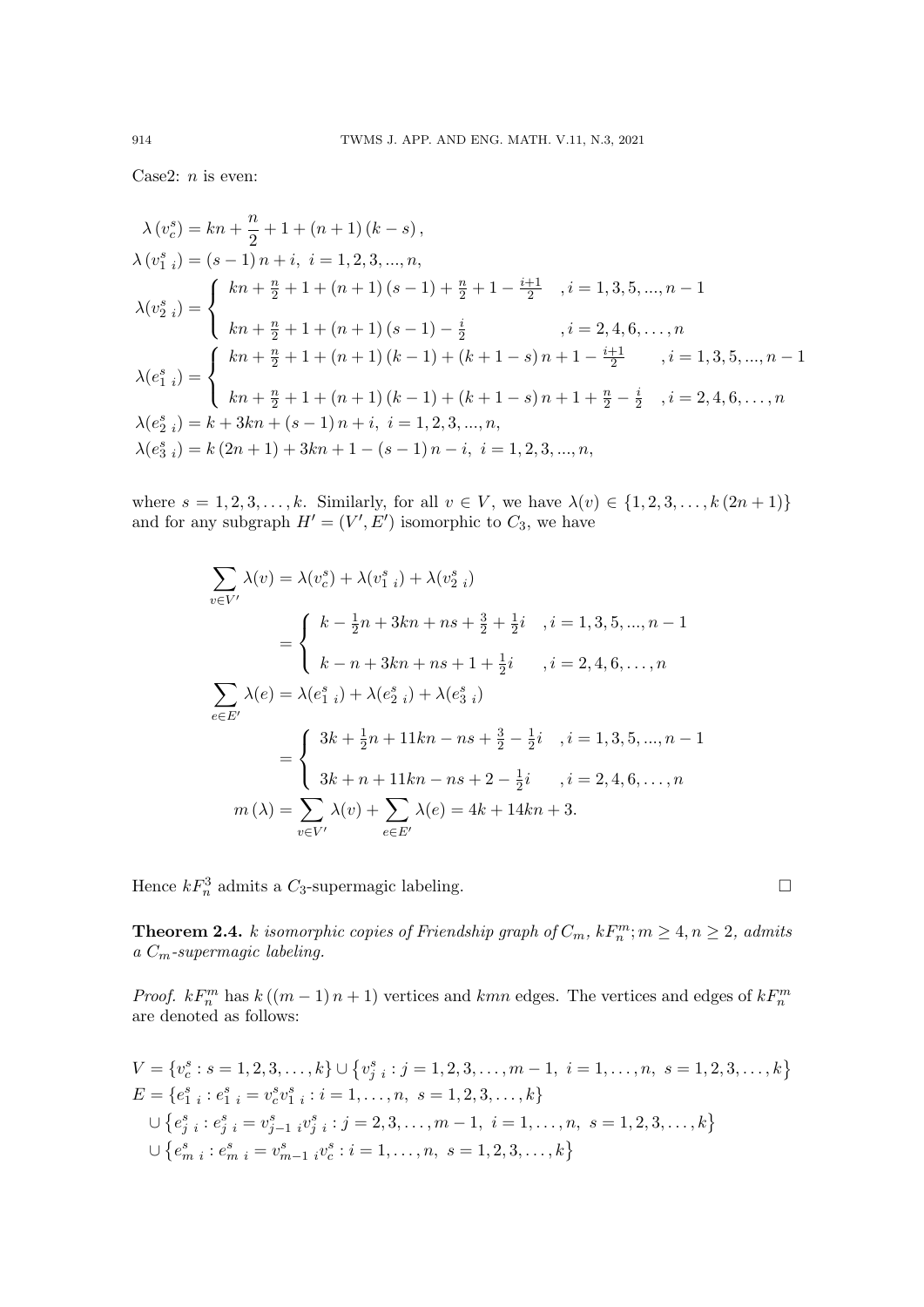T. ONER, M. HUSSAIN, S. BANARAS :  $C_M\text{-}\ensuremath{\mathrm{SUPERMAGIC}}$  LABELING OF FRIENDSHIP GRAPHS  $\,$  915 where  $v_c^s$  are the common verteces.





. . .

To define a bijection  $\lambda: V \cup E \to \{1, 2, 3, ..., |V| + |E|\}$ , we need to investigate four cases. Case1:  $n$  is even and  $m$  is even: n

$$
\lambda (v_0^s) = kn + \frac{n}{2} + 1 + (n+1)(k-s),
$$
  
\n
$$
\lambda (v_1^s) = (s-1)n + i, i = 1, 2, 3, ..., n,
$$
  
\n
$$
\lambda (v_2^s) = \begin{cases} kn + \frac{n}{2} + 1 + (n+1)(s-1) + \frac{n}{2} + 1 - \frac{i+1}{2} & , i = 1, 3, 5, ..., n-1 \\ kn + \frac{n}{2} + 1 + (n+1)(s-1) - \frac{i}{2} & , i = 2, 4, 6, ..., n \\ kn + \frac{n}{2} + 1 + (n+1)(k-1) + (k+1-s)n + 1 - \frac{i+1}{2} & , i = 1, 3, 5, ..., n-1 \\ kn + \frac{n}{2} + 1 + (n+1)(k-1) + (k+1-s)n + 1 + \frac{n}{2} - \frac{i}{2} & , i = 2, 4, 6, ..., n \\ kn + \frac{n}{2} + 1 + (n+1)(k-1)n + i, j = 4, 6, 8, ..., m-2, i = 1, 2, 3, ..., n \\ k + jkn + 1 - (s-1)n - i, j = 5, 7, 9, ..., m-1, i = 1, 2, 3, ..., n \\ \lambda (v_j^s) = \begin{cases} k((m-1)n + 1) + (j-1)kn + (s-1)n + i, j = 1, 3, 5, ..., m-1, i = 1, 2, 3, ..., n \\ k((m-1)n + 1) + jkn + 1 - (s-1)n - i, j = 2, 4, 6, ..., m, i = 1, 2, 3, ..., n \end{cases}
$$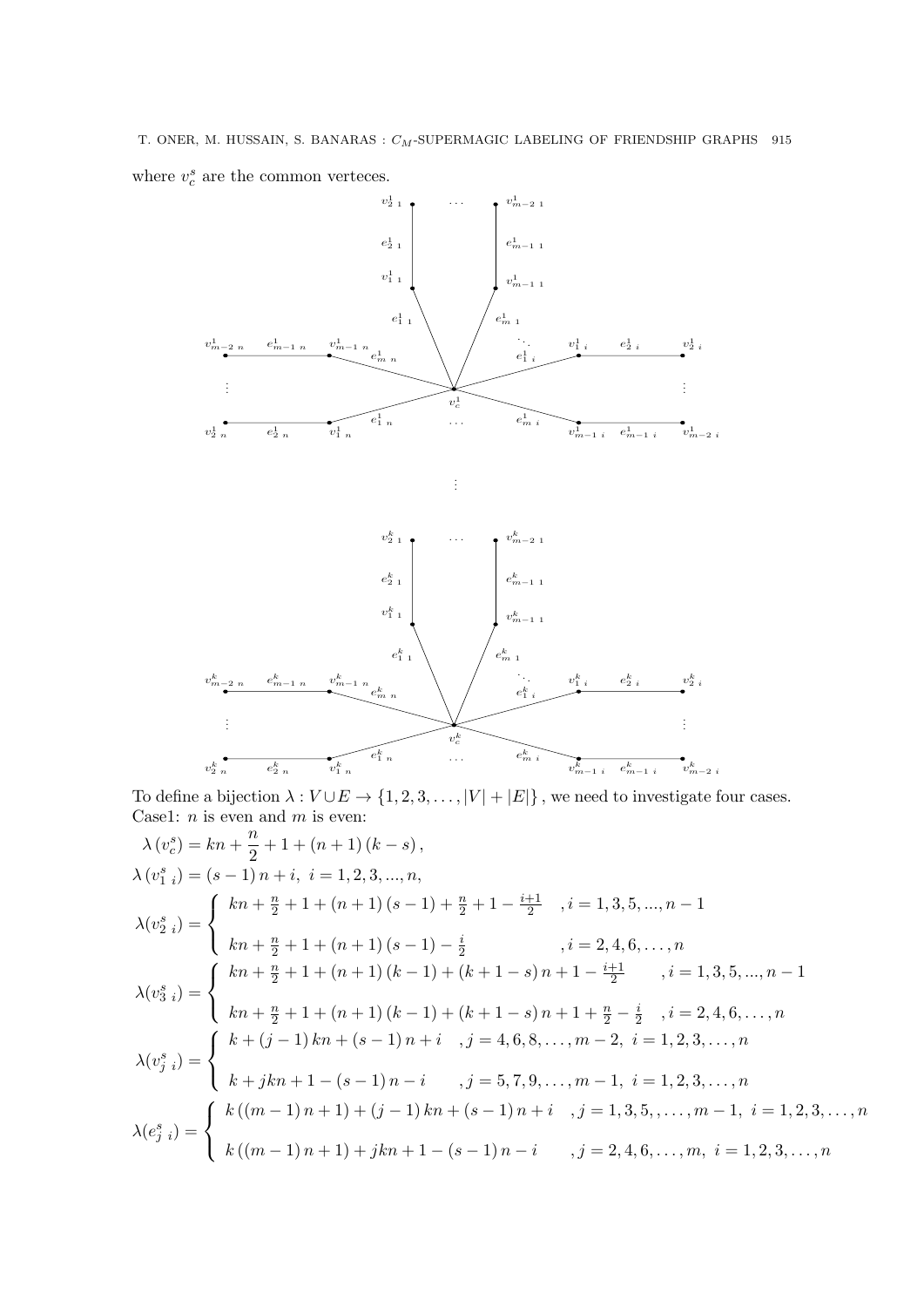where  $s = 1, 2, 3, ..., k$ . Here, for all  $v \in V$ , we have  $\lambda(v) \in \{1, 2, 3, ..., k (2n + 1)\}\$  and for any subgraph  $H' = (V', E')$  isomorphic to  $C_m$ , we have

$$
\sum_{v \in V'} \lambda(v) = \lambda(v_c^s) + \lambda(v_{1 i}^s) + \lambda(v_{2 i}^s) + \lambda(v_{3 i}^s) + \sum_{j=4}^{m-1} \lambda(v_{j i}^s)
$$
  
=  $\frac{1}{2}m - 2k + km + 2kn + \frac{1}{2}km^2n - kmn$   

$$
\sum_{e \in E'} \lambda(e) = \sum_{j=1}^{m} \lambda(e_{j i}^s)
$$
  
=  $\frac{1}{2}m (2k - 2kn + 3kmn + 1)$   

$$
m(\lambda) = \sum_{v \in V'} \lambda(v) + \sum_{e \in E'} \lambda(e) = m - 2k + 2km + 2kn + 2km^2n - 2kmn.
$$

Case2:  $n$  is even and  $m$  is odd:

$$
\lambda (v_c^s) = kn + \frac{n}{2} + 1 + (n+1)(k-s),
$$
\n
$$
\lambda (v_{1 i}^s) = (s-1) n + i, \ i = 1, 2, 3, ..., n,
$$
\n
$$
\lambda (v_{2 i}^s) = \begin{cases}\nkn + \frac{n}{2} + 1 + (n+1)(s-1) + \frac{n}{2} + 1 - \frac{i+1}{2} & , i = 1, 3, 5, ..., n-1 \\
kn + \frac{n}{2} + 1 + (n+1)(s-1) - \frac{i}{2} & , i = 2, 4, 6, ..., n \\
kn + \frac{n}{2} + 1 + (n+1)(k-1) + (k+1-s) n + 1 - \frac{i+1}{2} & , i = 1, 3, 5, ..., n-1 \\
kn + \frac{n}{2} + 1 + (n+1)(k-1) + (k+1-s) n + 1 + \frac{n}{2} - \frac{i}{2} & , i = 2, 4, 6, ..., n \\
kn + \frac{n}{2} + 1 + (n+1)(k-1) + (k+1-s) n + 1 + \frac{n}{2} - \frac{i}{2} & , i = 2, 4, 6, ..., n \\
k + \frac{i}{2} + 1 + (n+1)(k-1) n + i & , j = 4, 6, 8, ..., m-1, i = 1, 2, 3, ..., n \\
k + jkn + 1 - (s-1)n - i & , j = 5, 7, 9, ..., m-2, i = 1, 2, 3, ..., n \\
\lambda (e_j^s) = \begin{cases}\nk((m-1)n + 1) + (j-1)kn + (s-1)n + i & , j = 1, 3, 5, ..., m-2, i = 1, 2, 3, ..., n \\
k((m-1)n + 1) + jkn + 1 - (s-1)n - i & , j = 2, 4, 6, ..., m-1, i = 1, 2, 3, ..., n \\
k + jk + 1 - (s-1)n - i & , j = 2, 4, 6, ..., m-1, i = 1, 2, 3, ..., n\n\end{cases}
$$

where  $s = 1, 2, 3, ..., k$ . Here, for all  $v \in V$ , we have  $\lambda(v) \in \{1, 2, 3, ..., k (2n + 1)\}\)$  and for any subgraph  $H' = (V', E')$  isomorphic to  $C_m$ , we have

$$
\sum_{v \in V'} \lambda(v) = \lambda(v_0^s) + \lambda(v_{1,i}^s) + \lambda(v_{2,i}^s) + \lambda(v_{3,i}^s) + \sum_{j=4}^{m-1} \lambda(v_{j,i}^s)
$$
  
=  $\frac{1}{2}m - 2k - n + km + \frac{3}{2}kn + ns + \frac{1}{2}km^2n - kmn - \frac{1}{2} + i$   

$$
\sum_{e \in E'} \lambda(e) = \sum_{j=1}^{m-1} \lambda(e_{j,i}^s) + \lambda(e_{m,i}^s)
$$
  
=  $\frac{1}{2}m + n + km + \frac{1}{2}kn - ns + \frac{3}{2}km^2n - kmn + \frac{1}{2} - i$   

$$
m(\lambda) = \sum_{v \in V'} \lambda(v) + \sum_{e \in E'} \lambda(e) = m - 2k + 2km + 2kn + 2km^2n - 2kmn.
$$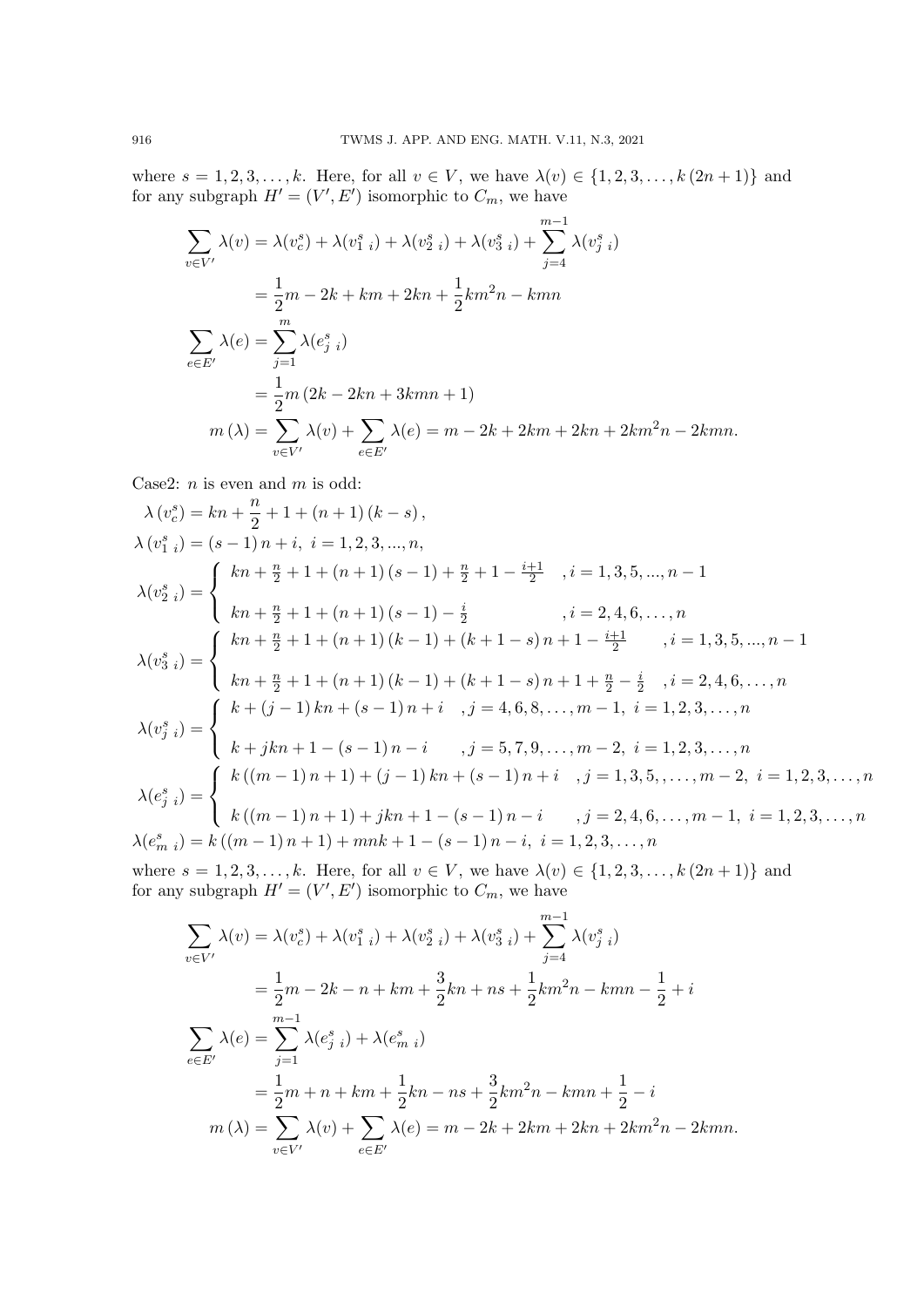T. ONER, M. HUSSAIN, S. BANARAS :  $C_M\text{-}\ensuremath{\mathrm{SUPERMAGIC}}$  LABELING OF FRIENDSHIP GRAPHS  $\,$  917 Case3:  $n$  is odd and  $m$  is even:

$$
\lambda (v_1^s) = (n+1)(k+1-s),
$$
  
\n
$$
\lambda (v_1^s i) = (n+1)(s-1) + i, \ i = 1, 2, 3, ..., n
$$
  
\n
$$
\lambda (v_2^s i) = \begin{cases}\n(2k-1)n + k + \frac{n+1}{2} - 1 + i - (s-1)n & , i = 1, 2, 3, ..., \frac{n+1}{2} \\
(2k-1)n + k + \frac{n+1}{2} - 1 + i - n - (s-1)n & , i = \frac{n+1}{2} + 1, ..., n\n\end{cases}
$$
  
\n
$$
\lambda (v_3^s i) = \begin{cases}\n(2k-1)n + k + 2n + 2 - 2i + (s-1)n & , i = 1, 2, 3, ..., \frac{n+1}{2} \\
(2k-1)n + k + 2n + 2 - 2i + n + (s-1)n & , i = \frac{n+1}{2} + 1, ..., n\n\end{cases}
$$
  
\n
$$
\lambda (v_3^s i) = \begin{cases}\nk + (j-1)kn + (s-1)n + i & , j = 4, 6, 8, ..., m-2, i = 1, 2, 3, ..., n \\
k + jkn + 1 - (s-1)n - i & , j = 5, 7, 9, ..., m-1, i = 1, 2, 3, ..., n \\
k(2s) = \begin{cases}\nk((m-1)n + 1) + (j-1)kn + (s-1)n + i & , j = 1, 3, 5, ..., m-1, i = 1, 2, 3, ..., n \\
k((m-1)n + 1) + jkn + 1 - (s-1)n - i & , j = 2, 4, 6, ..., m, i = 1, 2, 3, ..., n\n\end{cases}
$$

where  $s = 1, 2, 3, ..., k$ . Here, for all  $v \in V$ , we have  $\lambda(v) \in \{1, 2, 3, ..., k (2n + 1)\}\$  and for any subgraph  $H' = (V', E')$  isomorphic to  $C_m$ , we have

$$
\sum_{v \in V'} \lambda(v) = \lambda(v_c^s) + \lambda(v_{1-i}^s) + \lambda(v_{2-i}^s) + \lambda(v_{3-i}^s) + \sum_{j=4}^{m-1} \lambda(v_{j-i}^s)
$$
  
=  $\frac{1}{2}m - k + \frac{1}{2}n + km + kn + \frac{1}{2}km^2n - km - \frac{1}{2}$   

$$
\sum_{e \in E'} \lambda(e) = \sum_{j=1}^m \lambda(e_{j-i}^s)
$$
  
=  $\frac{1}{2}m(2k - 2kn + 3kmn + 1)$   

$$
m(\lambda) = \sum_{v \in V'} \lambda(v) + \sum_{e \in E'} \lambda(e) = m - k + \frac{1}{2}n + 2km + kn + 2km^2n - 2kmn - \frac{1}{2}.
$$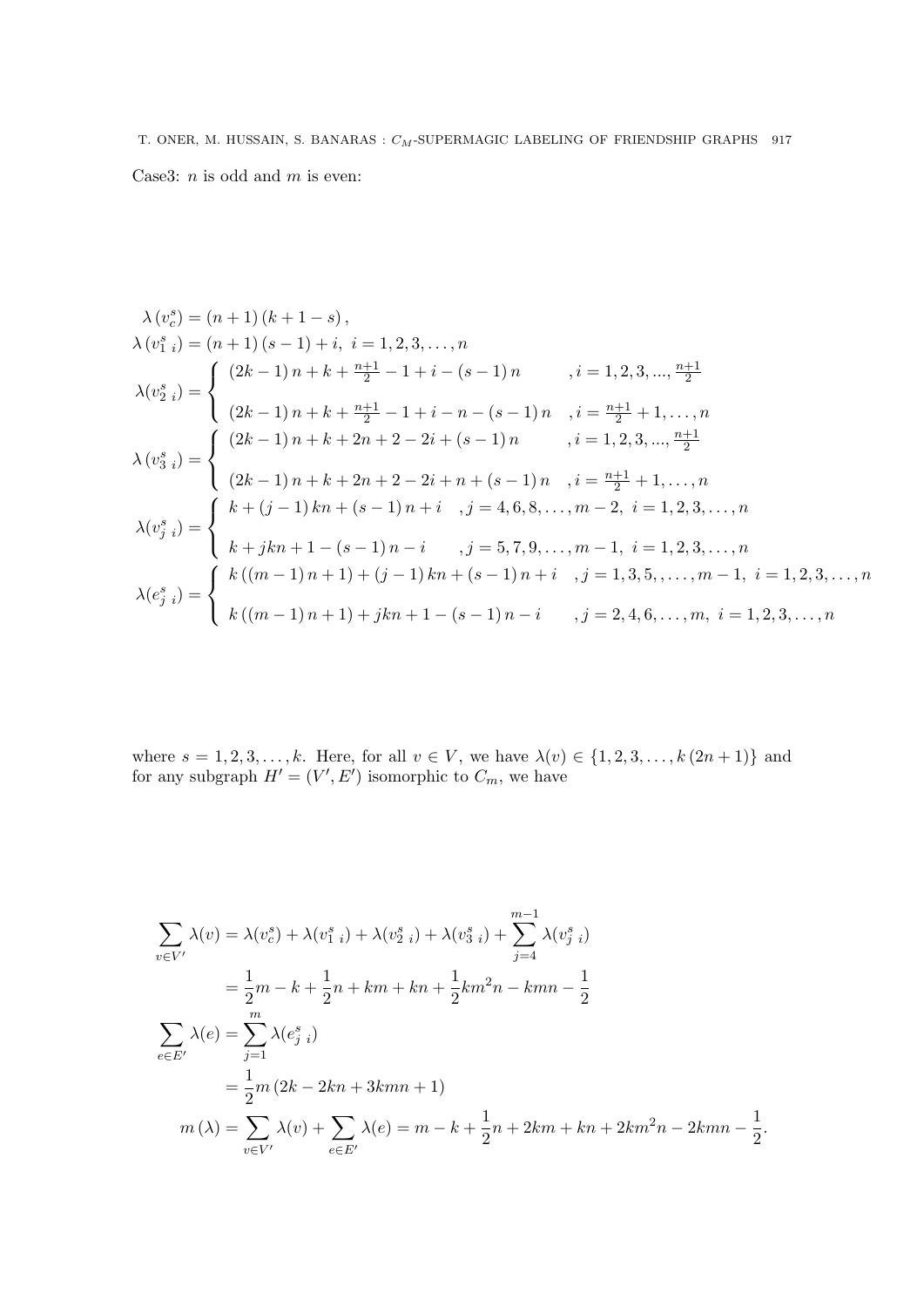Case4:  $n$  is odd and  $m$  is odd:

$$
\lambda (v_c^s) = (n+1)(k+1-s),
$$
\n
$$
\lambda (v_1^s) = (n+1)(s-1) + i, \ i = 1, 2, 3, ..., n
$$
\n
$$
\lambda (v_2^s) = \begin{cases}\n(2k-1)n + k + \frac{n+1}{2} - 1 + i - (s-1)n & , i = 1, 2, 3, ..., \frac{n+1}{2} \\
(2k-1)n + k + \frac{n+1}{2} - 1 + i - n - (s-1)n & , i = \frac{n+1}{2} + 1, ..., n\n\end{cases}
$$
\n
$$
\lambda (v_3^s) = \begin{cases}\n(2k-1)n + k + 2n + 2 - 2i + (s-1)n & , i = 1, 2, 3, ..., \frac{n+1}{2} \\
(2k-1)n + k + 2n + 2 - 2i + n + (s-1)n & , i = \frac{n+1}{2} + 1, ..., n\n\end{cases}
$$
\n
$$
\lambda (v_j^s) = \begin{cases}\nk + (j-1)kn + (s-1)n + i, j = 4, 6, 8, ..., m-1, i = 1, 2, 3, ..., n \\
k + jkn + 1 - (s-1)n - i, j = 5, 7, 9, ..., m-2, i = 1, 2, 3, ..., n \\
k(e_j^s) = \begin{cases}\nk((m-1)n + 1) + (j-1)kn + (s-1)n + i, j = 1, 3, 5, ..., m-2, i = 1, 2, 3, ..., n \\
k(e_m^s) = k((m-1)n + 1) + jkn + 1 - (s-1)n - i, j = 2, 4, 6, ..., m-1, i = 1, 2, 3, ..., n\n\end{cases}
$$

where  $s = 1, 2, 3, ..., k$ . Here, for all  $v \in V$ , we have  $\lambda(v) \in \{1, 2, 3, ..., k (2n + 1)\}\$  and for any subgraph  $H' = (V', E')$  isomorphic to  $C_m$ , we have

$$
\sum_{v \in V'} \lambda(v) = \lambda(v_c^s) + \lambda(v_{1 i}^s) + \lambda(v_{2 i}^s) + \lambda(v_{3 i}^s) + \sum_{j=4}^{m-1} \lambda(v_{j i}^s)
$$
  
\n
$$
= \frac{1}{2}m - k - \frac{1}{2}n + km + \frac{1}{2}kn + ns + \frac{1}{2}km^2n - kmn - 1 + i
$$
  
\n
$$
\sum_{e \in E'} \lambda(e) = \sum_{j=1}^{m-1} \lambda(e_{j i}^s) + \lambda(e_{m i}^s)
$$
  
\n
$$
= \frac{1}{2}m + n + km + \frac{1}{2}kn - ns + \frac{3}{2}km^2n - kmn + \frac{1}{2} - i
$$
  
\n
$$
m(\lambda) = \sum_{v \in V'} \lambda(v) + \sum_{e \in E'} \lambda(e) = m - k + \frac{1}{2}n + 2km + kn + 2km^2n - 2kmn - \frac{1}{2}.
$$

Hence  $kF_n^m$  admits a  $C_m$ -supermagic labeling.

### 3. Conclusions

In this paper, we gave class of  $C_m$ -supermagic labeling of friendship graphs and isomorphic copies of friendship graphs.

#### **REFERENCES**

- [1] J. A. Gallian, (2015), A dynamic survey of graph labeling, Electron. J. Combin., 19, #DS6.
- [2] A. Guitérrez and A. Lladó, (2005), Magic covering, J. Comb. Math. Comb. Comput., 53, pp. 43-565.
- [3] T. Kojima, (2013), On C4-supermagic labelings of the Cartesian product of paths and graphs, Discrete Math., 313(2), pp. 164-173.
- [4] A. Lladó and J. Moragas, (2007), Cycle-magic Graphs, Discrete Math., 307(23), pp. 2925-2933.
- [5] T. K. Maryati, E. T. Baskoro, and A. N. M. Salaman, (2008,  $P_h$ -supermagic labelings of some trees, J. Combin. Math. Comput., 65, pp. 197–204.